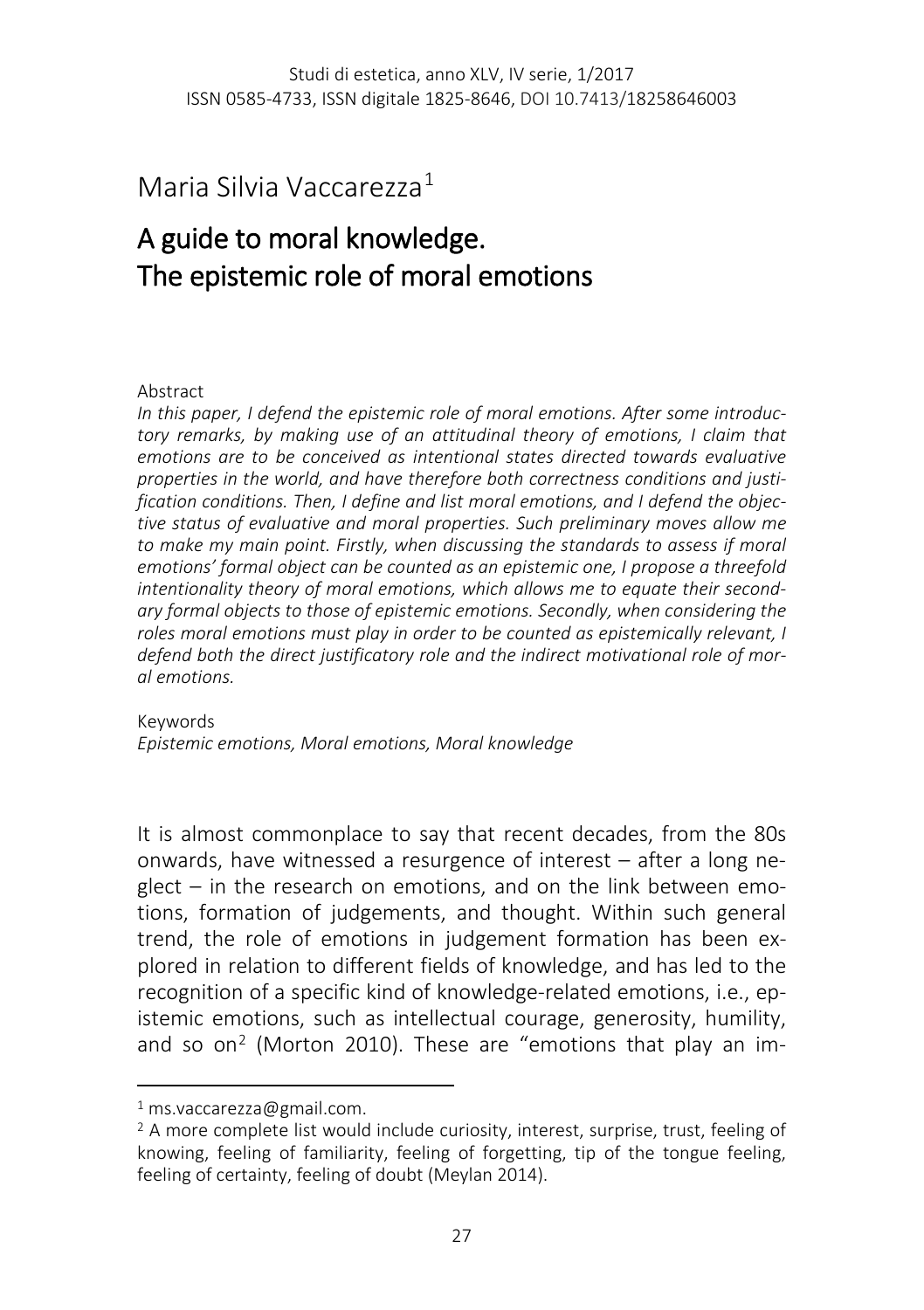portant role in our attempts to acquire beliefs correctly" (Morton 2010: 2), or, more specifically, "emotions that are specifically directed at epistemic ends" (Morton 2010: 2). Much work is being done to highlight the role played by epistemic emotions in epistemic activities such as deliberation, beliefs' revision and inquiry. However, a similar effort seems to be lacking for what concerns the epistemic role of other kinds of emotions, and, among others, of moral emotions, such as shame, pride, admiration, and all the emotions directly related to the appreciation of value and to the formation of moral reasoning and judgements. Though it has been very much stressed how far moral emotions do contribute to the disclosure of value(s) and/or moral principles, less has been said about how such disclosure may amount to an improvement of the agent's moral knowledge, or help her moral cognitive abilities and activities, and, therefore, the corresponding emotions may be said to play an epistemic role. The purpose of this paper is filling such gap, arguing for a link between the research carried out on moral emotions in philosophy and psychology, and the advancement of the study of epistemic emotions. The importance of such move is not limited to the theoretical level. Besides making a conceptual point, I believe my argument can prove powerful as for its practical potentialities, especially those concerning the motivational role played by moral emotions. As I will show at §4.3 and stress in the conclusion of the paper, developing (some families of) moral emotions might be a cutting-edge answer to the pressing question about how to trigger interest in publicly relevant issues.

In what follows, I firstly make a premise (§1) concerning the account of emotions I make use of. There, I embrace an attitudinal theory of emotions, and I claim that emotions are to be conceived as intentional states directed towards evaluative properties in the world, and have therefore both correctness conditions and justification conditions. After such explanation, at §2, I define moral emotions and I list them. Then, I defend the objective status of evaluative properties and moral properties (§3). At §4, I argue for moral emotions' epistemic role by discussing the standards (§4.1) to assess if their formal object can be counted as an epistemic one, and the roles moral emotions must play in order to be counted as epistemically relevant (§4.2, §4.3). At the end of this path, I conclude by highlighting some practical implications of my argument.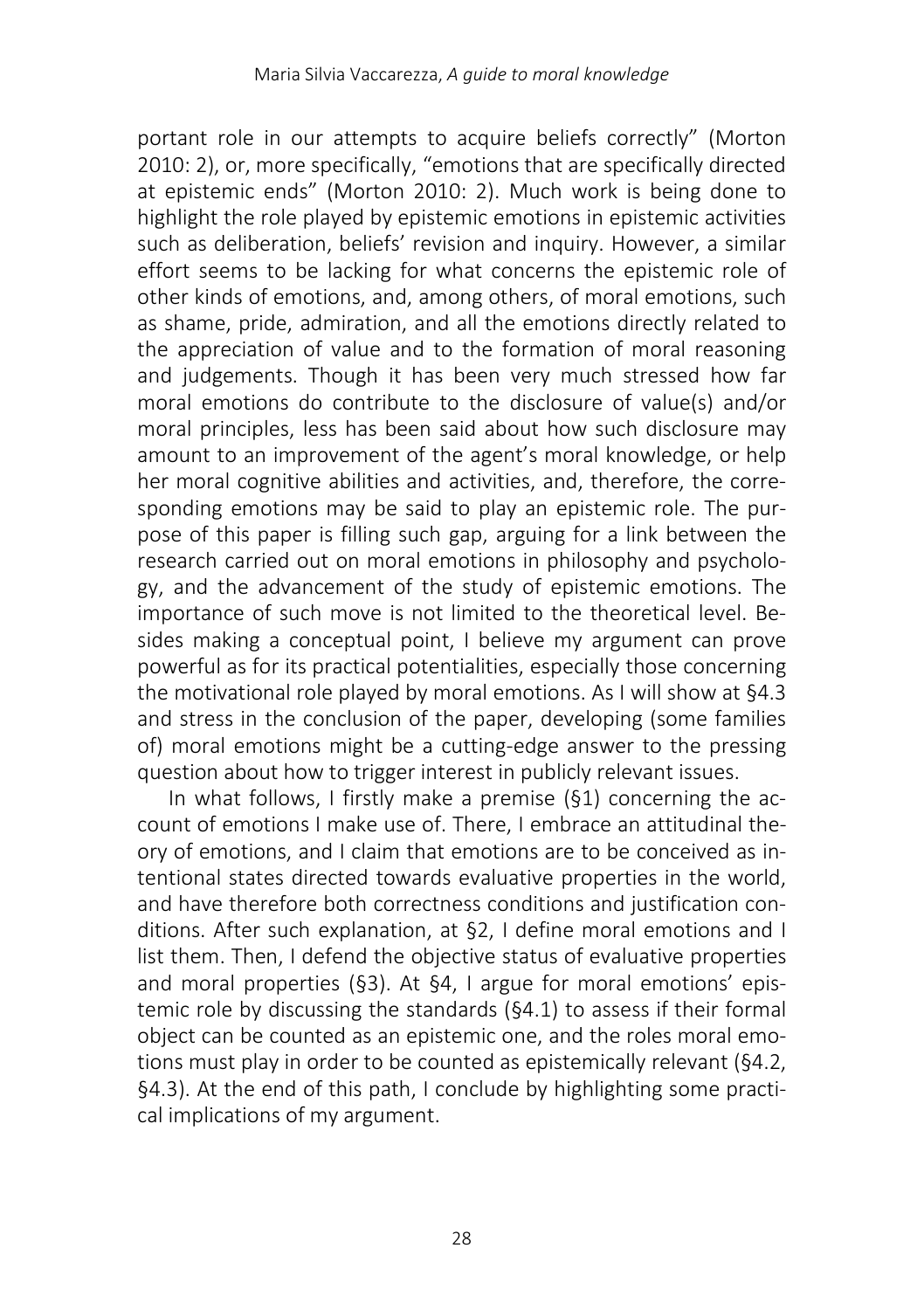### *1. What is an emotion*

Before outlining my main argument, I need to explain the account of emotions I will make use of. As to how emotions are to be conceived, various stances can be taken. It would be beyond the scope of this paper addressing them all at length; it seems enough to say that I will here move from a perspective rooted in the attitudinal theory of emotions. Unlike evaluative judgement theories (see Nussbaum 1994, Sorabji 2003, Roberts 2003), that assimilate emotions to evalu-ative judgements<sup>[3](#page-2-0)</sup>, and the "Jamesian" family of the perceptual theories (see Damasio 2000, Prinz 2004, Goldie 2000, Tappolet 2000, 2016, Deonna 2006, and, in a weaker form, Zagzebski 2003), that consider emotions as essentially felt, and assimilate them to percep-tions<sup>[4](#page-2-1)</sup>, the attitudinal theory of emotions equates emotions with "distinct attitudes towards the objects provided by their cognitive bases" (Deonna and Teroni 2012: 89). Each emotion, according to this perspective, "consists in a specific felt bodily stance towards objects or situations, which is incorrect as a function of whether or not these objects and situations exemplify the relevant evaluative property" (Deonna and Teroni 2012: 89). This theory shares in the emphasis of perceptual theories on the felt character of emotions, as well as in their way of accounting for the intentionality and phenomenology of emotions. However, it also seems to avoid successfully their weaknesses, as well as to make sense of the phenomenology of emotions in a more compelling way.

<span id="page-2-0"></span> $\overline{\phantom{a}}$ <sup>3</sup> Evaluative judgement theories seem to have an advantage as for the specification of the correctness conditions, as well as the justification conditions of emotions. However, a number of objections may be raised against them. To put it briefly, it does not seem compelling to claim that an evaluative belief is a necessary and sufficient condition for an emotion to arise, and many counterexamples can be provided against such claim. For a detailed discussion, see Deonna and Teroni (2012: 52-61).

<span id="page-2-1"></span><sup>4</sup> Doubtless, contemporary perceptual theories, by assimilating emotions to direct perceptions of values, easily account for their justificatory power, i.e. their being potential reasons for the corresponding evaluative judgements (as we will see in more detail at §4.2). However, they fail to take into adequate account the significant differences between perceptions and emotions, and deny the need of reasons for emotions to be justified, risking therefore to fall into an intuitionism about evaluative properties, and to posit "a mysterious perceptual or quasiperceptual relation to values" (Deonna and Teroni 2012: 71).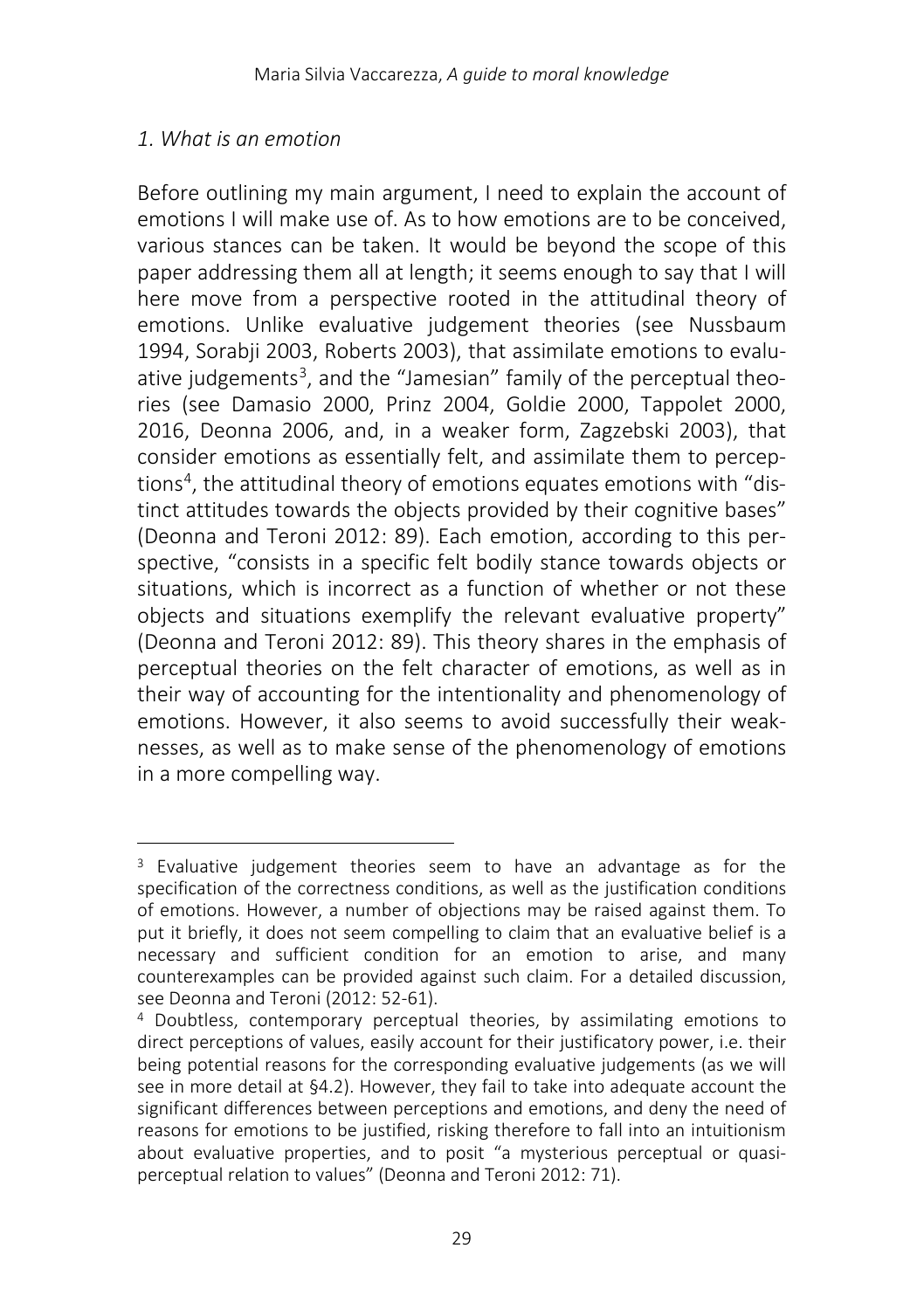Grounding on the attitudinal theory of emotions, it is possible to outline an account of the general traits of emotions. Emotions differ from other psychological states, such as moods, sentiments, desires, traits and virtues. They are "episodes that have a felt character and are directed at particular objects provided by their cognitive bases" (Deonna and Teroni 2012: 11). Let us deepen this definition a little. First, similarly to desires, they are felt, i.e., they involve bodily sensations or feelings, which represent a reaction to some objects; unlike desires, however, they seem to be closely related to evaluative judgements, and, most importantly, to be intentional states, i.e. to have a "mind-to-world direction of fit" (Deonna and Teroni 2012: 6), a respect under which they are closer to perceptions than to desires. They are therefore susceptible of being correct or incorrect, rather than satisfied or unsatisfied: i.e., they can attach to a proper intentional object, or they can fail to do it. In other words, they "have a content in the light of which it is possible to assess whether they fit the facts or not" (Deonna and Teroni 2012: 71).

However, unlike perceptions, emotions can turn out to be justified or unjustified, meaning that the agent experiencing an emotion – say, fear – may turn out to have or lack good reasons to depict (and thus experience) a situation as such (say, fearful). From this perspective, they share more in the nature of beliefs, which stand in need of reasons, than in that of desires, or even perceptions. To sum up, emotions have both correctness conditions and justification conditions, logically independent from each other, but both dependent on their being directed to particular objects and related to evaluative properties.

# 2. *Moral emotions: a sketch*

Within the general resurgence of interest for emotions, and for the role they play in judgement formation, a substantial place is occupied by moral emotions, i.e., emotions directly related to the appreciation of moral value, such as shame, pride, admiration, etc. A good definition of moral emotions would label them as "self-evaluative, selfconscious or other-oriented emotions in response to morally salient situations" (Malti-Dys 2015), related with one's evaluative judgments and appraisals, and which can be positively or negatively valenced (see Malti and Latzko 2012, Tracy *et al*. 2007). Even if some debate is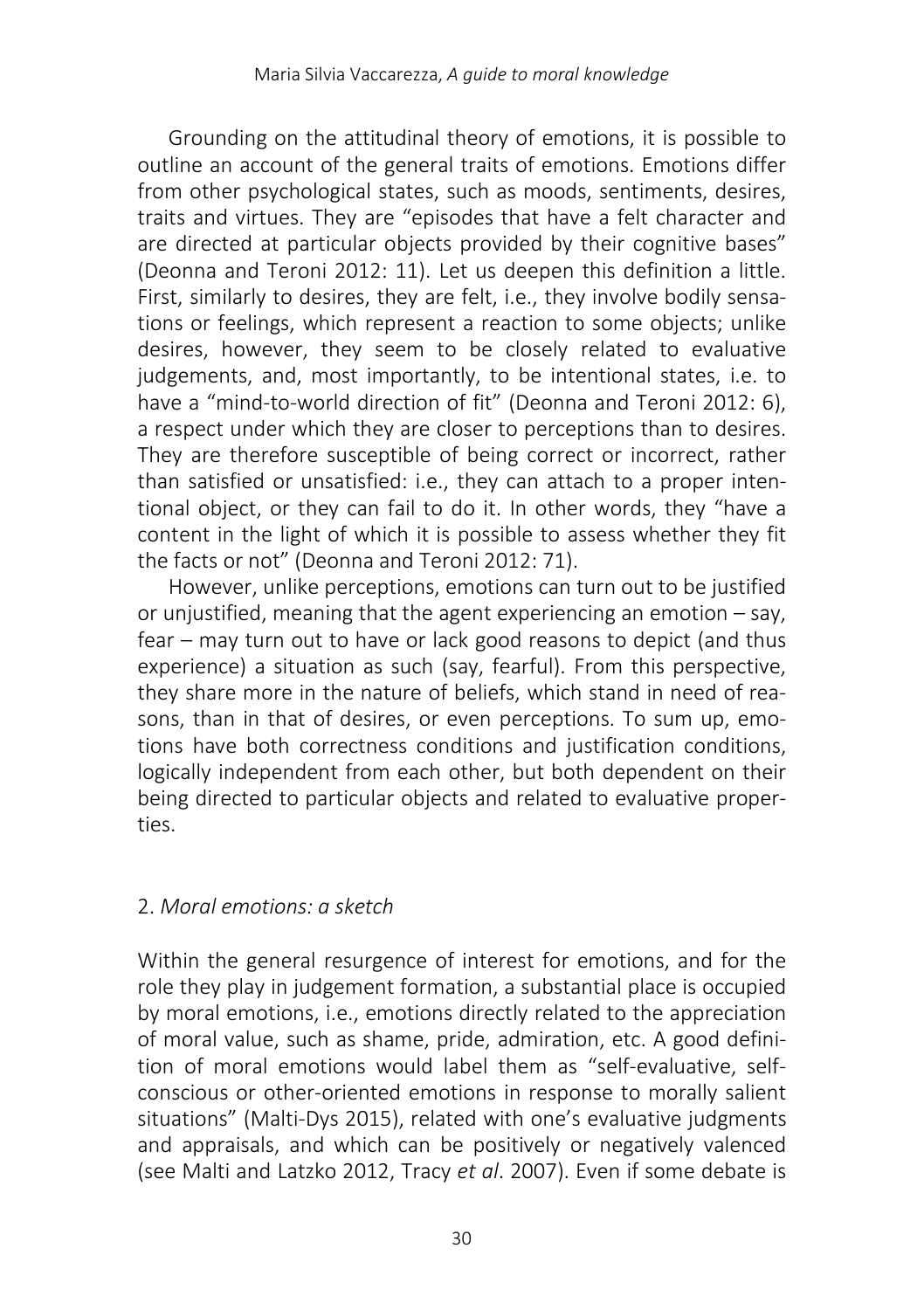still taking place on the exact way to distinguish moral and non-moral emotions, it is now widely accepted that moral emotions would be emotions whose evaluative formal object instantiates a certain moral value (see Cova, Deonna and Sander 2015: 397).

To sum up, emotions cannot be treated as a whole: even if they share in a common nature, a remarkable difference can be found between those states which are addressed towards an evaluative property simply speaking (such as fearfulness, dangerousness, etc.), and those that are directed, more specifically, to moral properties, be they principles, values, or norms. A growing attention is being devot-ed to such phenomena, both in the psychological<sup>[5](#page-4-0)</sup> and philosophical field, where emotions in general – and the moral ones in particular – are becoming increasingly central, at the expenses of the solitary, leading role once played by reason and moral reasoning, and occupy different places in morality, depending on the theory of emotion embraced (see §1).

When it comes to listing moral emotions, the research of Jonathan Haidt is a landmark. In his 2003 work, he defines moral emotions as "those emotions that are linked to the interests or welfare either of society as a whole or at least of persons other than the judge or agent", and he singles out four families of moral emotions: the othercondemning family, the self-conscious family, the other-suffering family, and the other-praising family. Emotions belonging to the other-condemning family (contempt, anger, and disgust), act as "guardians of the moral order", in that they are elicited by violations of the moral order, and they make people conform to social rules. Anger is a response to unjustified insults, as well as to "frustration and goal blockage mixed with more moral concerns about being betrayed, insulted, and treated unfairly" (Haidt 2003); it may well elicit selfish and antisocial actions, but its point being redressing injustice, it may also be elicited by situations where the self is not involved, and it may motivate the desire for a restoration of justice on behalf of the offended part. Disgust, on which so much has been said, can be described as a "guardian of the temple of the body" (Haidt, Rozin, McCauley and

 $\overline{\phantom{a}}$ 

<span id="page-4-0"></span><sup>5</sup> In this paper, I choose to let many psychological questions unaddressed, such as those concerning the emergence and development of moral emotions, as well as questions raised in many fields other than philosophy, such as neuroscience, economy, genetics, and sociology. On the crucial question of the naturalness of moral emotions, *vs* their resulting from social conditioning, as well as on their evolutionary or biological rootedness, see De Sousa 2001.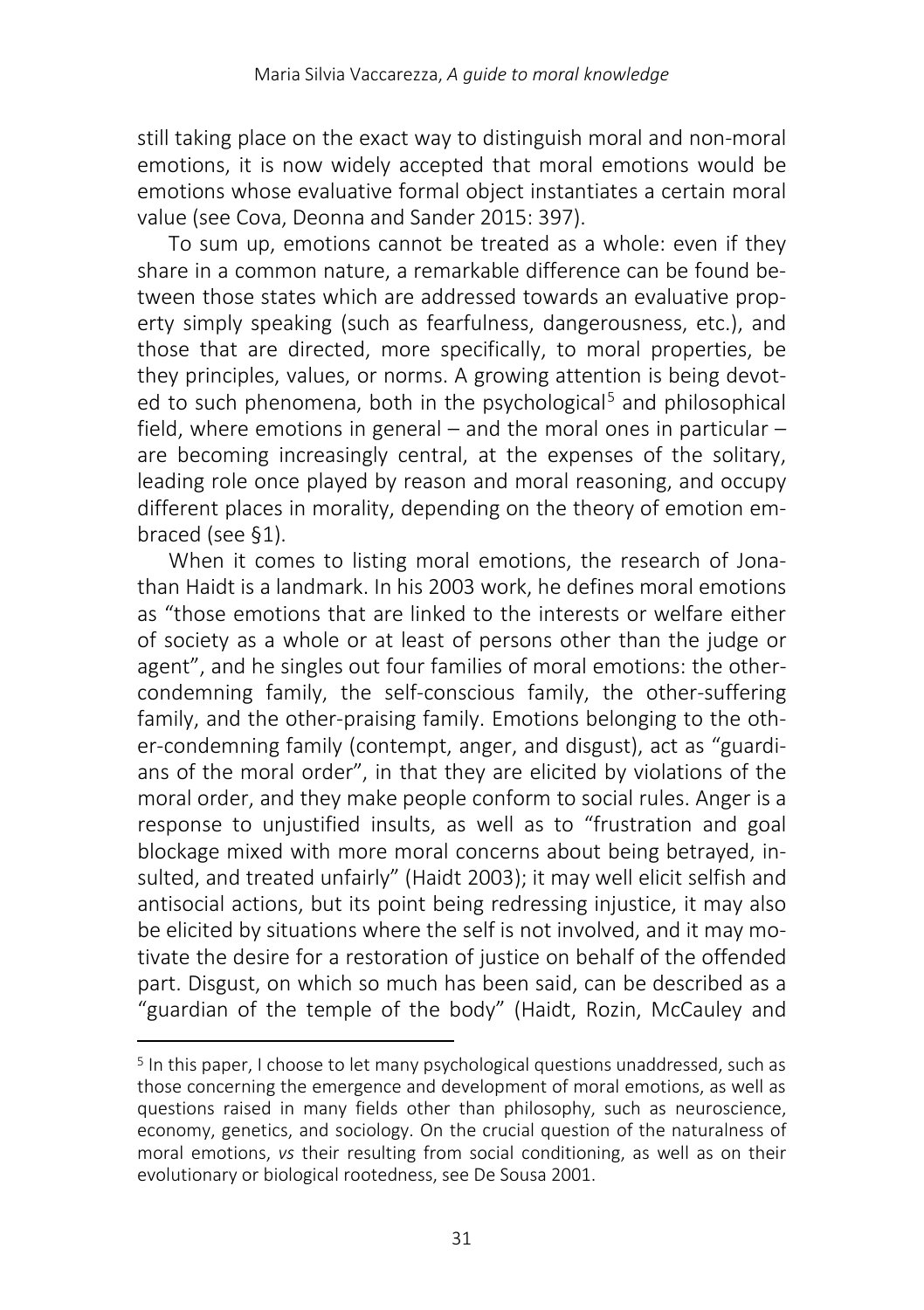Imada 1997, Rozin, Haidt and McCauley 1993), for "it is triggered by people who violate local cultural rules for how to use their bodies, particularly in domains of sex, drugs, and body modification" (Haidt and Hersh 2001, MacCoun 1998). It aims at ostracizing those who jeopardizes the moral order, and in doing so its ultimate action tendency can be seen as a prosocial one, i.e., the preservation of the moral order.

Contempt, finally, is a "downward" gaze towards some individual, in light of their moral inferiority, or of the gap between the position one holds in society, and their moral worth. It involves "looking down on someone and feeling morally superior" (Haidt 2003, see also Izard 1977).

The second family of moral emotions listed by Haidt is the selfconscious family, which comprises shame, embarrassment, and guilt, i.e., emotions which help people to "monitor and constrain their own behaviour", in order to avoid "triggering the contempt, anger, and disgust of others" (Haidt 2003). While embarrassment arises from the awareness of the violation of some social (non-moral) convention, shame "is […] typically elicited by one's own perceived violation of a moral norm" (Haidt 2003, see also Keltner and Buswell 1996, Tangney, Miller, Flicker and Barlow 1996). The same holds for guilt, which is caused by "the violation of moral rules and imperatives". Guilt can be distinguished from shame for its specificity, since it does not appraise the whole self as bad, but only the specific action at stake. All the three emotions of these family are said to motivate action tendencies directed at making up for one's faults, or conforming to the violated moral order. Compassion is the only emotion belonging to the other-suffering family. Often mistakenly confused with empathy or sympathy, compassion is the emotion of "being moved by another's suffering", and its moral nature is to be found mainly in its conceptual link with guilt, and in its direct pro-social tendency, in that it makes people want to "help, comfort, or otherwise alleviate the suffering of the other" (Haidt 2003, see also Batson, O'Quinn, Fulty, Vanderplass and Isen 1983, Batson and Shaw 1991).

Finally, emotions which belong to the other-praising family (gratitude and elevation) have good deeds and moral exemplars as their formal objects; unlike the previous (mostly) negatively valenced emotions, they do not activate in the presence of a fault or a violation, but in positive cases where moral value is displayed. Therefore, they are positively valenced, and seem to relate more directly with positive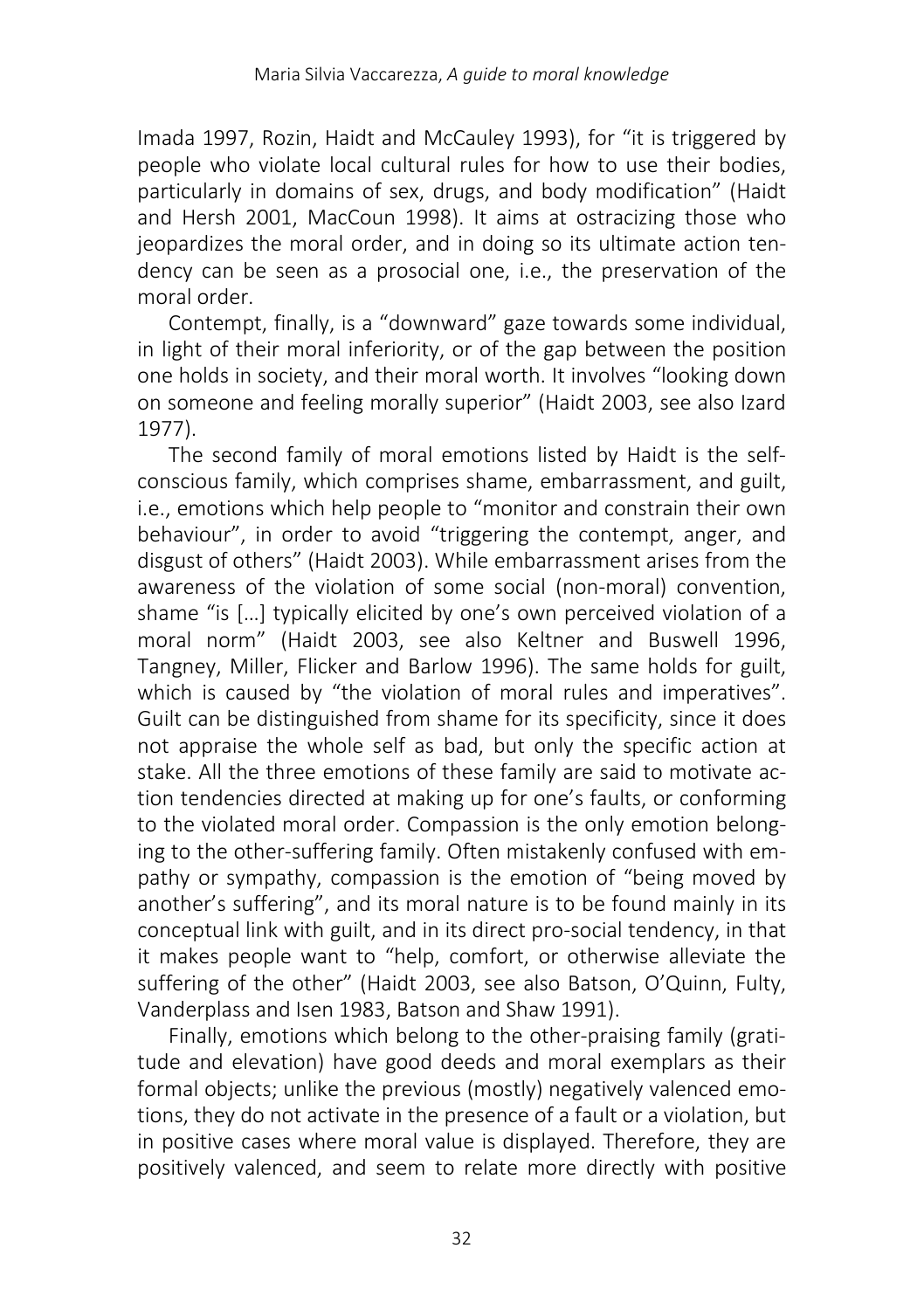values. Among them, the emotion Haidt calls "elevation" – some-times discussed under the name of admiration<sup>[6](#page-6-0)</sup> – might be argued to be "the most prototypical moral emotion of all" (Haidt 2003). While gratitude is elicited by deeds which benefit the self, Haidt's elevation is an uninterested state, in that it arises in the presence of a moral exemplar and/or a moral deed which does not benefit the self, and it seems to be elicited by the beauty of the moral in itself.

# 3. *Against subjectivism about evaluative and moral properties*

At this point, before arguing for the epistemic role of moral emotions, another remark is needed in light of what I have just claimed about the nature of emotions and moral emotions. Talking of correctness conditions and justification conditions of emotions, as I have just done, implies holding a form of objectivism about evaluative properties (as for emotions in general) and about moral properties (as for moral emotions). Indeed, only the claim that evaluative properties exist independently of emotional responses allows to elaborate an account of the conditions under which emotions may be thought to be correct and justified. Also, a defence of the objectivity and antecedence of value is needed, if one wants to avoid the view according to which emotions are mere projections of subjective desires on a neutral, valueless world<sup>7</sup>. Therefore, this paper defends the cognitive potentialities of emotions in light of objectivism about evaluative properties. Many stances can be taken on the way evaluative properties are related to the natural ones, as well as on the naturalness and reality of moral properties. As for the relationship between evaluative and natural properties, the account I adopt here depicts it in terms of supervenience, claiming that evaluative properties supervene on the

l

<span id="page-6-1"></span><span id="page-6-0"></span><sup>6</sup> In a philosophical perspective, Zagzebski (2015) has been among the first who favored a retrieval of admiration after a long neglect. In her recent works, she argues, against Aristotle, that admiration is a pleasant other-praising emotion directed to moral excellence. Following Kristjansson, she distinguishes between Pleasant Admiration (PA), Admiring Envy (AE) and Spiteful Envy (SE). Her pioneering work, however, is admittedly in need of further theoretical and empirical support. On the other hand, in the psychological literature the topic of admiration has been only partially and mainly indirectly taken into account (e.g. van de Ven-Zeelenberg 2009, van de Ven *et al*. 2011, van de Ven *et al*. 2015). <sup>7</sup> See Antonaccio 2001.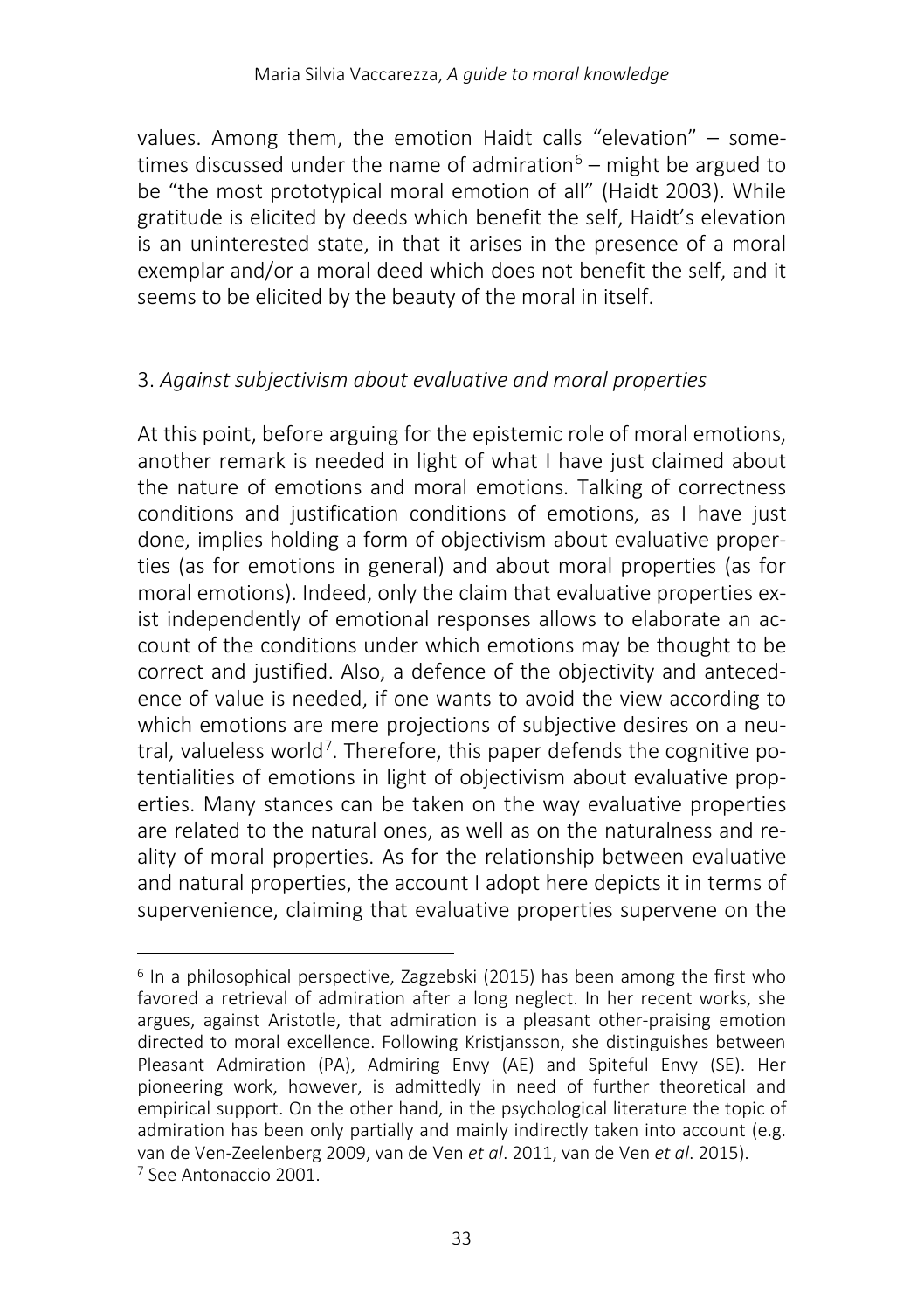natural ones, while being *sui generis* and distinct from them (see Deonna and Teroni 2012: 50).

Some more explanation needs to be provided regarding moral properties. We have seen that evaluative properties (such as dangerousness) supervene on the natural ones, while remaining distinct. However, things appear to be more complex as for moral properties. whose reality does not seem to be "there", like the dangerousness of the dog is, and whose assessment seems to depend on something more than describing certain features or natural properties of a given situation (unless we buy some form of *naïf* realism or of quite radical moral naturalism). When it comes to establishing the correctness conditions of moral emotions, we can distinguish between five main positions on the matter of the relation between moral emotions and moral properties: extreme Subjectivism, Foundationalism, Naturalism, Axiologism, and extreme Objectivism (De Sousa 2001: 116). What I embrace here, is the "axiological hypothesis" about moral emotions, which, unlike both extreme Subjectivism and Objectivism, claims that the "order of reality to which emotions give us access is the relatively objective world of human values" (De Sousa 2001: 120), meaning that "the realities revealed by emotions are local to certain organisms in certain environments", and therefore combining a certain degree of objectivity with the claim that "there is no independent access to the world revealed by emotion" (De Sousa 2001: 120). As for the relationship between natural and moral properties, the axiological hypothesis leads to a further view, i.e. axiological holism. Axiological holism has it that judging whether an emotion is referring to a genuine moral property or value is a task that cannot be performed by appealing to an external criterion, and is rather a matter of applying reflexive equilibrium, and comparing the perceptual information provided by moral emotions with information provided by other emotions, as well as with reasons, background knowledge, and sense perceptions. Such remarks will prove central when arguing for the epistemic role played by moral emotions in the following section.

#### 4. *Which epistemic role for moral emotions?*

Given the attitudinal theory I embrace, since moral emotions have a formal object, represented by the action or situation they are elicited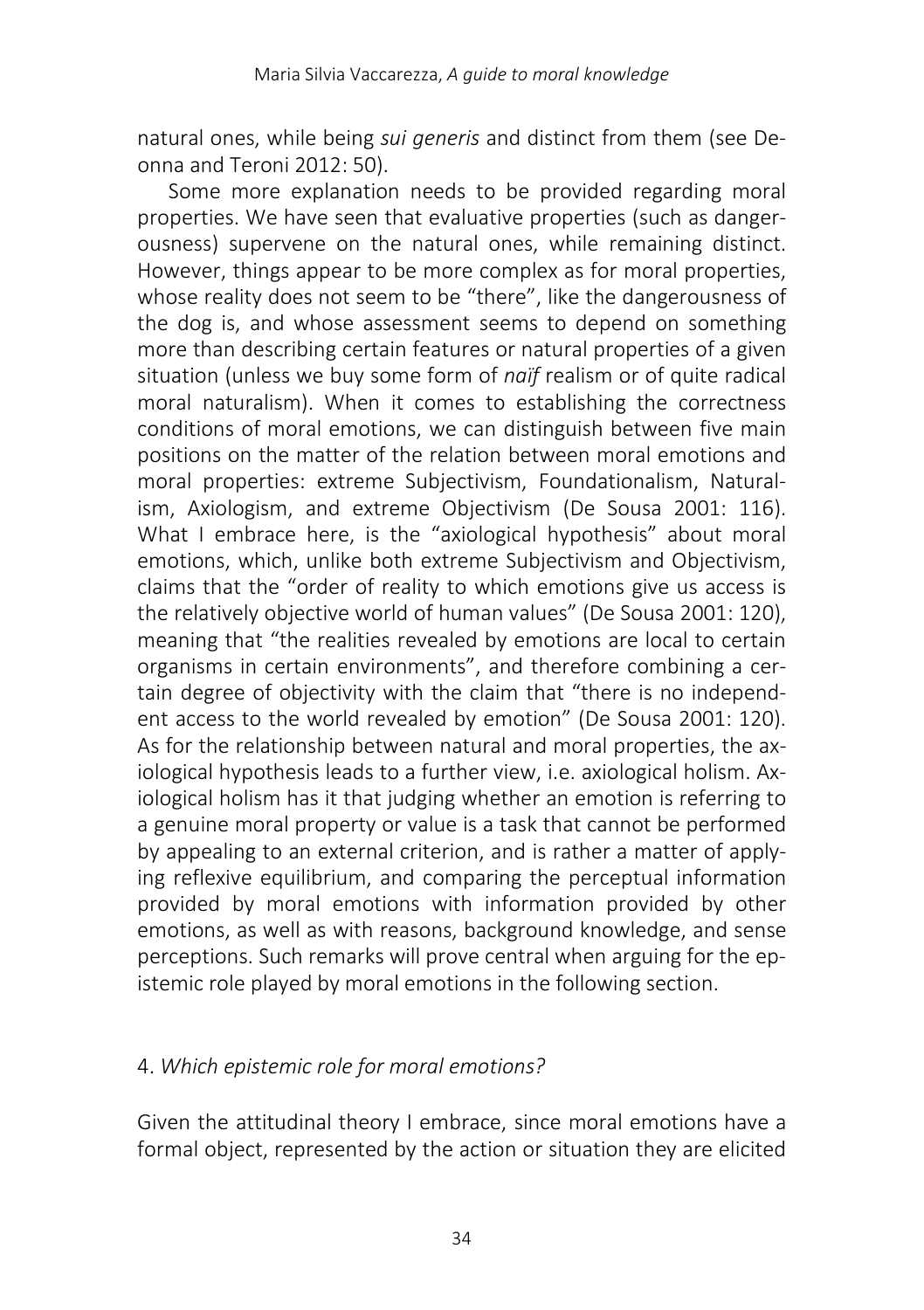by, in order for them to be correct and justified they have to meet the same conditions as standard emotions. However, at this point we can move a step forward, and ask: can moral emotions be the source of moral knowledge, rather than only being correct and/or justified in light of a pre-existent moral knowledge? Or, in other words, can moral emotions be reasons, besides having reasons? Generally speaking, we might answer: not only are moral emotions forms of sensitivities to norms, rules, and values, but, more radically, they represent the only way we can appreciate them, via the appreciation of their formal object; they allow us to acknowledge them as norms, rules, and values, and to see their normative force. Is this enough to argue for an epistemic role of moral emotions? The answer to this latter question would surely be negative, without a further clarification of such role. Thus, in order to make sense of it, and to defend a properly epistemic relevance of moral emotions, I need to address two different kind of sub-questions, concerning the standards and roles which allow us to consider an emotion as epistemic. By standards, I mean (as scholars of epistemic emotions generally do) the criteria that need to be met in order to define an emotion as epistemic, and that refer to its intrinsic nature, whereas the roles help us discriminate between epistemic and non-epistemic emotions in terms of the way they contribute (or fail to contribute) to specific epistemic processes, such as belief, judgement formation, and deliberation. If I will succeed in showing that moral emotions respond to analogous standards and play roles which appear similar to that of epistemic emotions, their cognitive and epistemic role will be *ipso facto* proved as well.

# 4.1. *Standards: primary and secondary formal object*

The question of the standards amounts to asking what counts as epistemic and what does not; or, in other words, according to which criterion an emotion can be said to be epistemic. The typical response to such question makes reference to the object of an emotion. As I have noted, emotions are intentional states. This means that not only do emotions have an object; more precisely, they display a twofold intentionality. That is, they are directed at two distinct objects: a particular object (say, my dog; my lie) and an evaluative property (say, my dog's being dangerous; my lie's being shameful). Such distinction,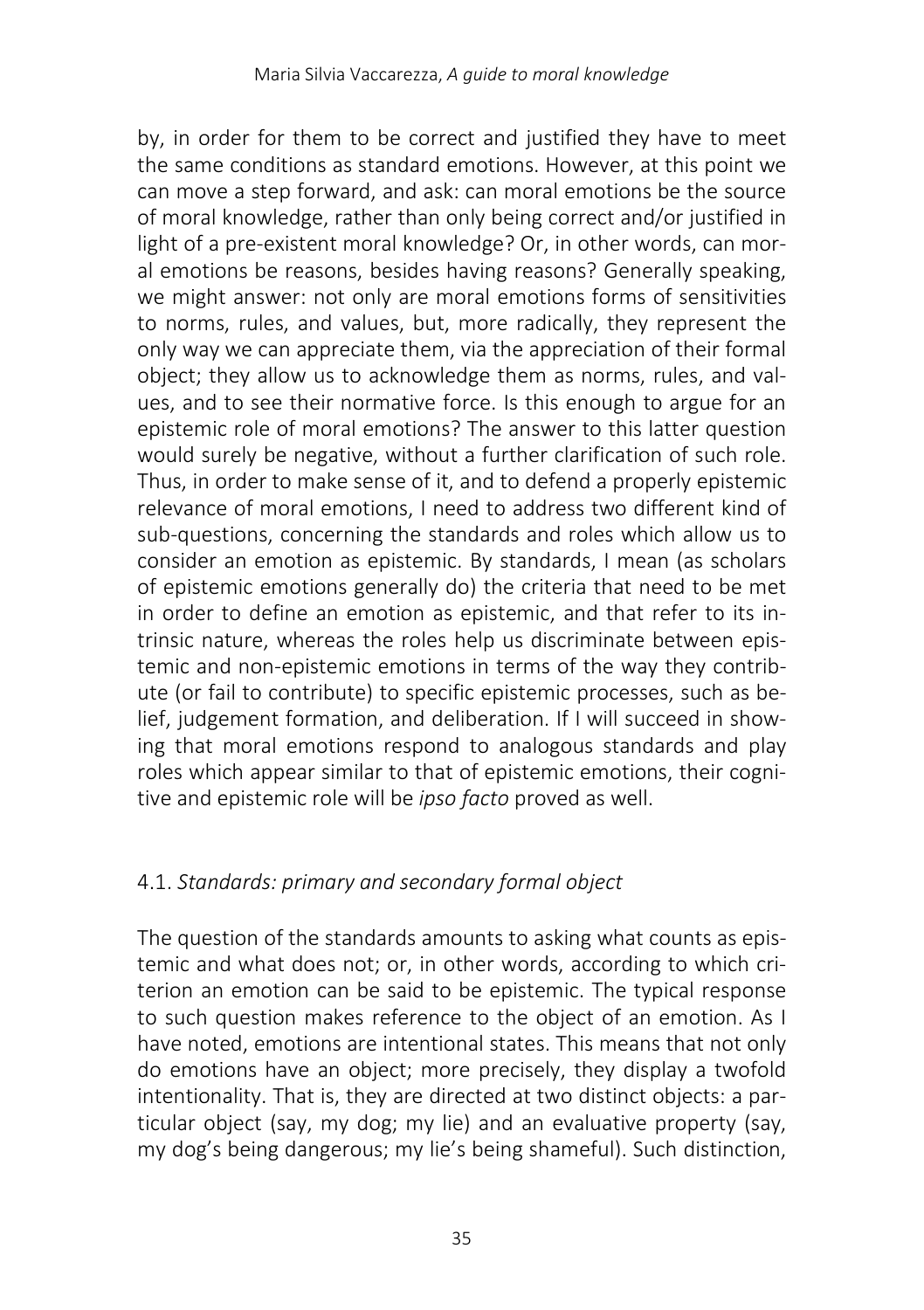besides applying to every emotion, leads also to a criterion to distinguish between epistemic and non-epistemic emotions, i.e., what has been called the Formal Object Standard of Epistemicity (FOS), according to which "an emotion is epistemic if and only if its formal object is an epistemic value" (Meylan 2014). This criterion, *prima facie*, would exclude moral emotions, whose formal objects are other than epistemic values, from the set of epistemic emotions. But, is this the only admissible standard? Or, to put it another way, can really be seen as epistemic only states whose formal object is the truth? The implausibility of the latter claim has led some (e.g. Meylan 2014) to deny the very possibility of talking about epistemic emotions as a natural kind at all, in that there seems to be no emotion directly aimed at truth as its formal object. However, another route is possible. When trying to defend the epistemic status of some epistemic emotions, such as surprise, interest and trust, which do not seem to have the truth as their direct (or primary) formal object, a way of holding their belonging in the same epistemic domain is to show that they hold a specific relation with a final epistemic evaluative property, e.g., that of being true. This strategy, first hinted at by Meylan, has not been taken seriously by any other scholar. However, I think it might prove a useful conceptual tool, and should be developed further. Therefore, following this intuition, I argue that, as for standard emotions, a twofold intentionality theory of emotions holds true, in that each justified emotion (say, my tenderness/fear) may be said to have:

- a particular object (the cuddly/barking dog Riccio);

- a primary (evaluative) formal object (Riccio's being cute/dangerous). However, as for epistemic and moral emotions things seem to be slightly more complex. In this case, I think a threefold intentionality theory applies, i.e. one which makes sense of their having both a primary and a secondary formal object.

Thus, according to a threefold intentionality theory of epistemic emotions, each justified epistemic emotion has:

- a particular object (the proposition p);

- a primary (evaluative) formal object (p's being interesting, surprising, etc.);

- a secondary (epistemic) formal object (p's being interesting, surprising, etc. qua true).

Similarly, a threefold intentionality theory of moral emotions, has it that, in case they are justified, they have:

- a particular object (my lie/X's outstandingly generous action);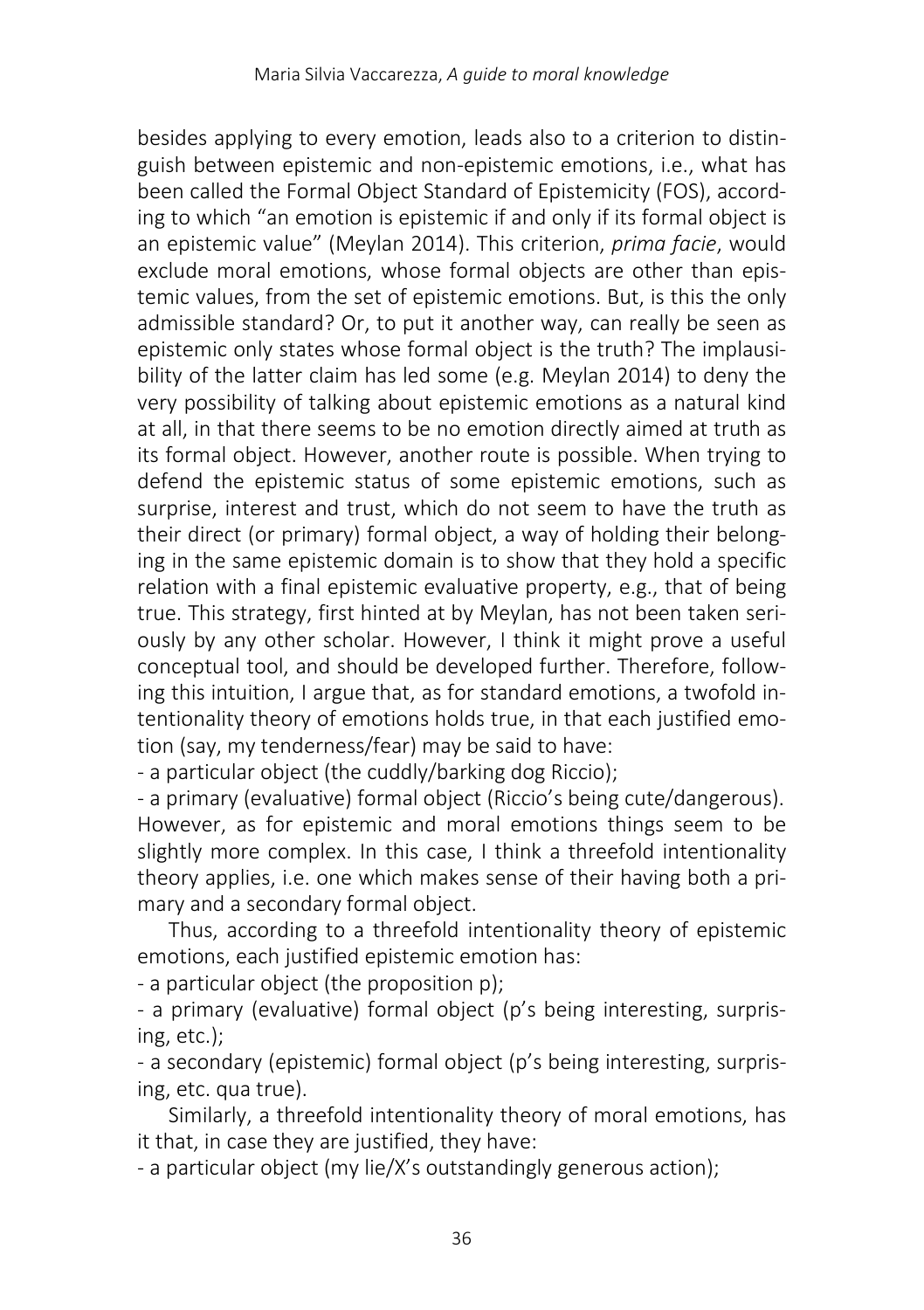- a primary (evaluative/moral) formal object (my lie's being shameful/X's outstandingly generous action's being admirable);

- a secondary (epistemic) formal object (my lie's being shameful/ X's outstandingly generous action's being admirable qua morally true).

This move, as it is clear, amounts to equate moral emotions' secondary formal objects to those of epistemic emotions. If one accepts it, besides solving the problem of how to treat different epistemic emotions as a whole, one is committed to consider moral emotions as a sub-set of epistemic ones. Thus, introducing a threefold intentionality theory allows hitting two birds with a stone: not only makes it room for the epistemic role of standard and moral emotions, but it also helps the theorists of epistemic emotions themselves facing the challenges posited by the FOS against their representing a natural kind.

#### 4.2. *Reasons for emotions, emotions as reasons: the justificatory role*

Once established that the moral emotions' secondary formal object can be counted as an epistemic one, the second problem I need to address is that of roles. Following Engel, I acknowledge two main kinds of role played by epistemic emotions: a justificatory (i.e., normative) role – which corresponds to the ability to justify our judgments – and a motivational (i.e., non-normative) role, which amounts to an instigation of inquiry, or to a causal influence on the conduct of inquiry, or to a revision of our current doxastic attitudes (i.e. beliefs, suspension of judgements, disbeliefs). The first role, as I shall explain, is a directly epistemic one, whereas the latter has only indirect epistemic consequences. In this first sub-section, I will argue for a justificatory role played by moral emotions, whereas in the following I will claim they have a motivational role (see §4.3).

One way of claiming that emotions play a direct justificatory role is to commit to a (direct or indirect) perceptual theory of emotions, such as Tappolet's and, in a weaker form, Zagzebski's. According to such view, as already stated, emotions are comparable to sensory perceptions. Thus, as Tappolet puts it, they have justificatory power, since "though defeasible, they confer *prima facie* justification to evaluative beliefs, so that these beliefs will play an important role in the assessment of the other beliefs you hold" (Tappolet 2016: 168). This claim fits both with a foundationalist account of justification, and with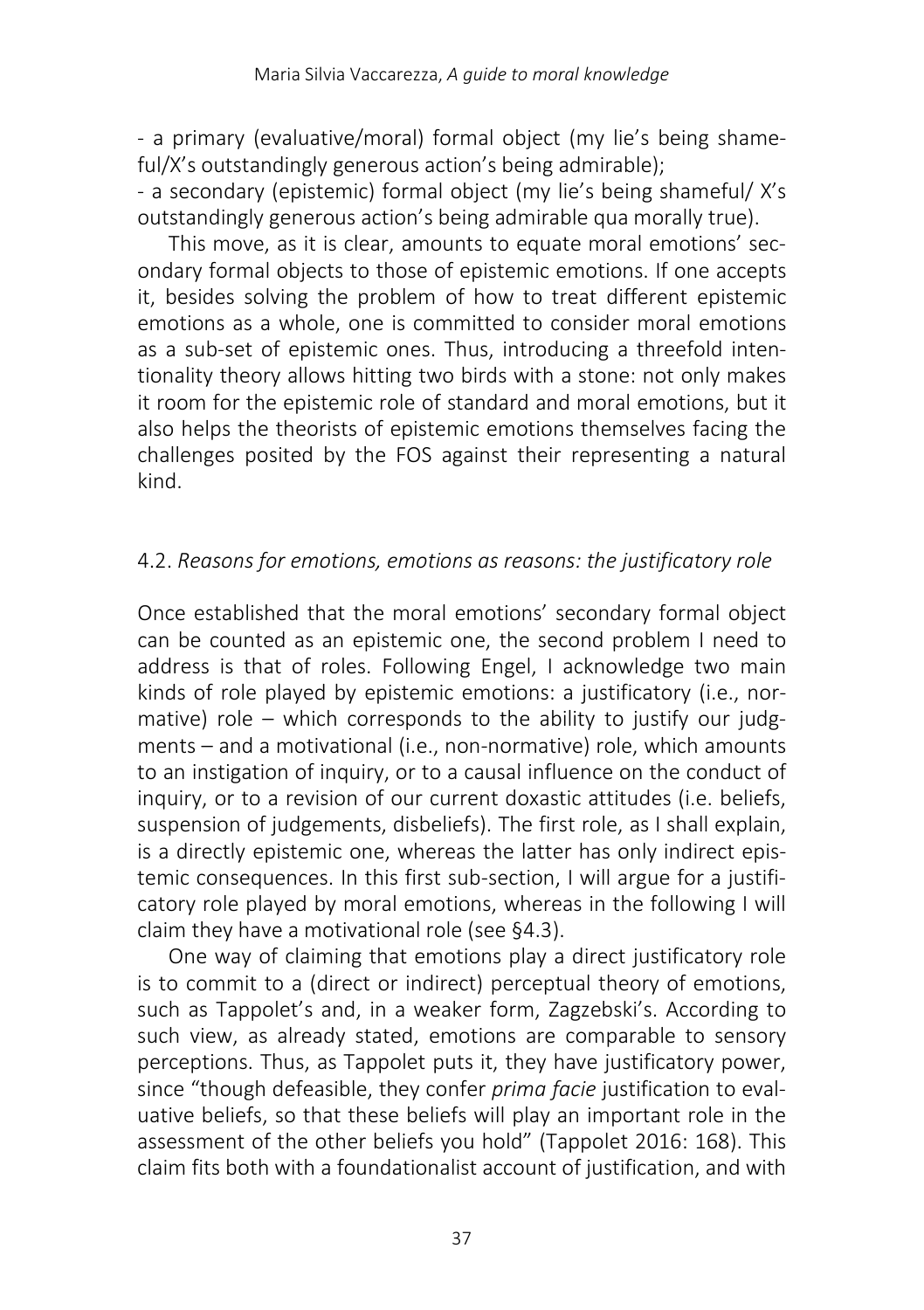a broadly coherentist framework. Also, it can be expressed in Rawlsian terms, by making use of the notion of reflective equilibrium. As Kauppinen has it, beliefs based on emotions represent, in this account, "initially credible starting points in a process of seeking reflective equilibrium" (Kauppinen 2013: 361).

However, important objections may be raised against perceptual theories, the strongest being the undeniable existence of cognitive bases for emotions, which seem primarily "states for which reasons are needed", rather than "states that provide us with reasons". Also, perceptual theories are likely to fall into a form of intuitionism about evaluative properties, and to expose to the critiques usually connected to it. Another, far safer, way, is via the attitudinal theory, defended here at §1. Unlike perceptual theories, the attitudinal theory depicts emotions as "attitudes that we adopt towards contents provided by other mental states" (Deonna and Teroni 2012: 91), i.e., their cognitive bases. As we have already seen, conceiving of emotions as epistemologically dependent from their cognitive bases best accounts for the possibility of asking why-questions about the emotions, as well as for the fact that emotions, unlike perceptions, appear to be states "for which we have or lack reasons" (Deonna and Teroni 2012: 91). However, this does not imply denying that they also play important epistemological roles: since they cause evaluative judgements, although standing in need of justification, they also justify such judgements. They have, therefore, the twofold nature of states both justified and justifying, both having and providing reasons. While the mere occurrence of an emotion is not in itself sufficient to justify the corresponding evaluative judgement, justified emotions  $-$  i.e., emotions whose justification depends on the nature of their bases – seem to provide sufficient reasons to make a justified evaluative judgement. Provided, then, that the cognitive bases of my fear make my present emotion of fear both correct and justified (i.e., the perceived dog is really dangerous), my evaluative judgement of the dog as dangerous, issued by my fear of the dog, would be justified. I have, therefore, two routes to justify evaluative judgements: an emotional one, and another bypassing emotions. At this point, one might ask whether emotions are not epistemically redundant, given the existence of another possible route to justify evaluative judgements. But the answer is negative, for, as Deonna and Teroni highlight, "our awareness of the properties that justify our evaluative judgements must often be explained by our emotional sensitivity" (Deonna and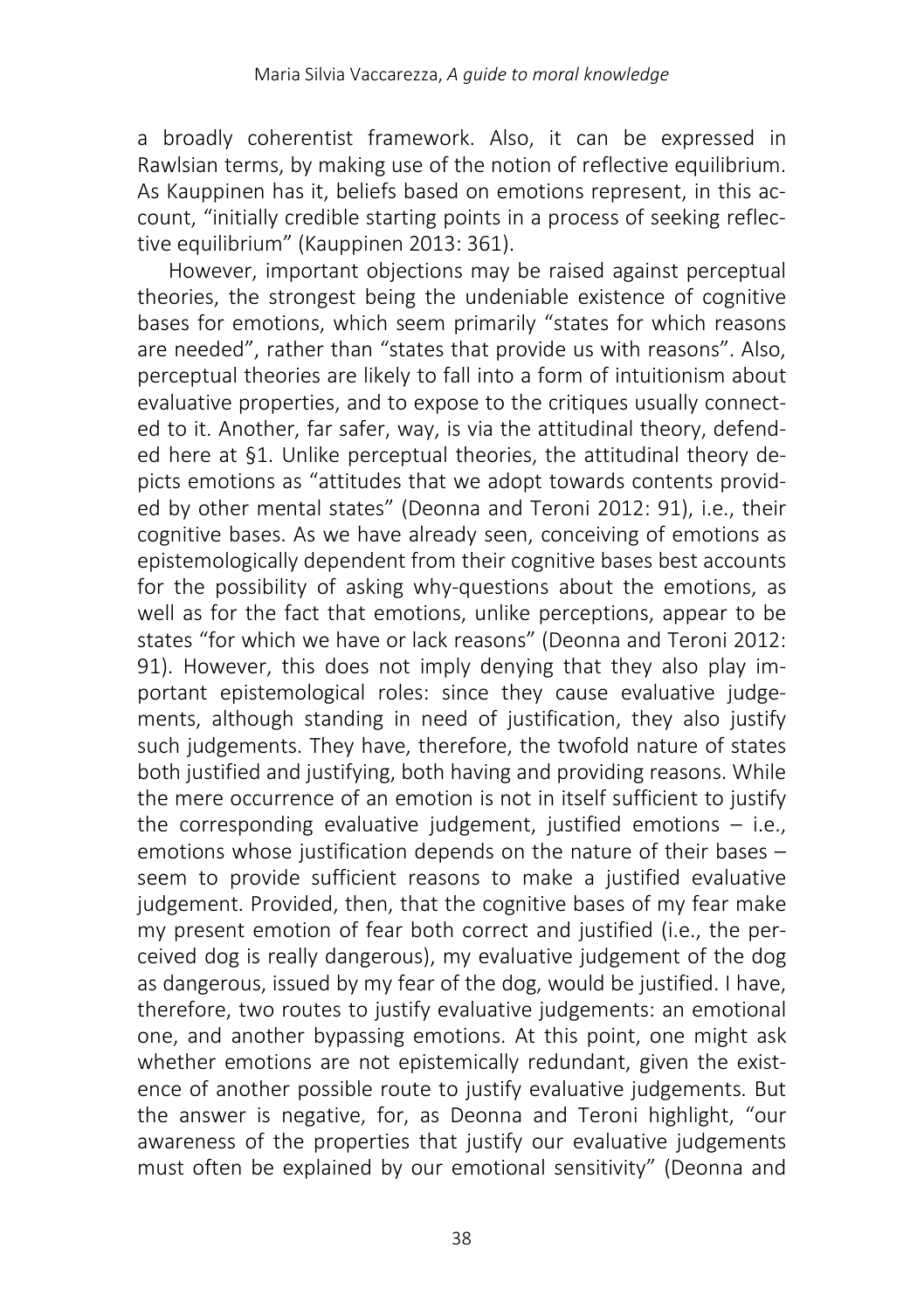Teroni 2012: 121). Thus, it is only as a matter of principle that evaluative properties can be accessed without the relevant emotional sensitivity, in that we would not even be able to categorize objects in terms of evaluative properties, had we not the relevant emotion.

Emotions, therefore, may be said to represent "a privileged route to the knowledge of the evaluative properties that feature in their respective correctness conditions" (Deonna and Teroni 2012: 121). Thus, they can be well said to play a direct justificatory role, even if a narrower one than that proposed by perceptual theories.

Such remark, which holds true for emotions in general, is even more easily applied to the case of moral emotions, which have moral properties, rather than evaluative ones, as their primary formal object. However, some caution is needed when handling the transition between "standard" non-epistemic emotions and moral ones, as for their justification and correctness conditions. Given their peculiar nature, moral emotions are justified and correct, depending both on the truth of the natural properties the moral ones supervene on, and on that of the moral properties they attach to, as to their proper formal objects. However, establishing the moral truth of a moral property – as noted when introducing the axiological hypothesis at §3 – does not simply involve checking all the relevant facts, or measuring one's emotion against an external criterion, but has to do with engaging in a moral reflection which, in turn, implies having a fine-tuned sensitivity to the relevant moral reasons, and a set of other well-developed emotions. Even more than in the case of the other emotions, the epistemic access to the relevant moral knowledge is only in principle available by means of mere reason, and normally requires, among other conditions, the possession and exercise of moral emotions, whose correctness qua moral is verifiable only by means of reflective equilibrium.

In sum, despite being justified qua emotions, justified moral emotions, qua moral, do constitute a privileged basis for moral judgements and knowledge, and provide therefore a non-replaceable access to the sphere of moral truth.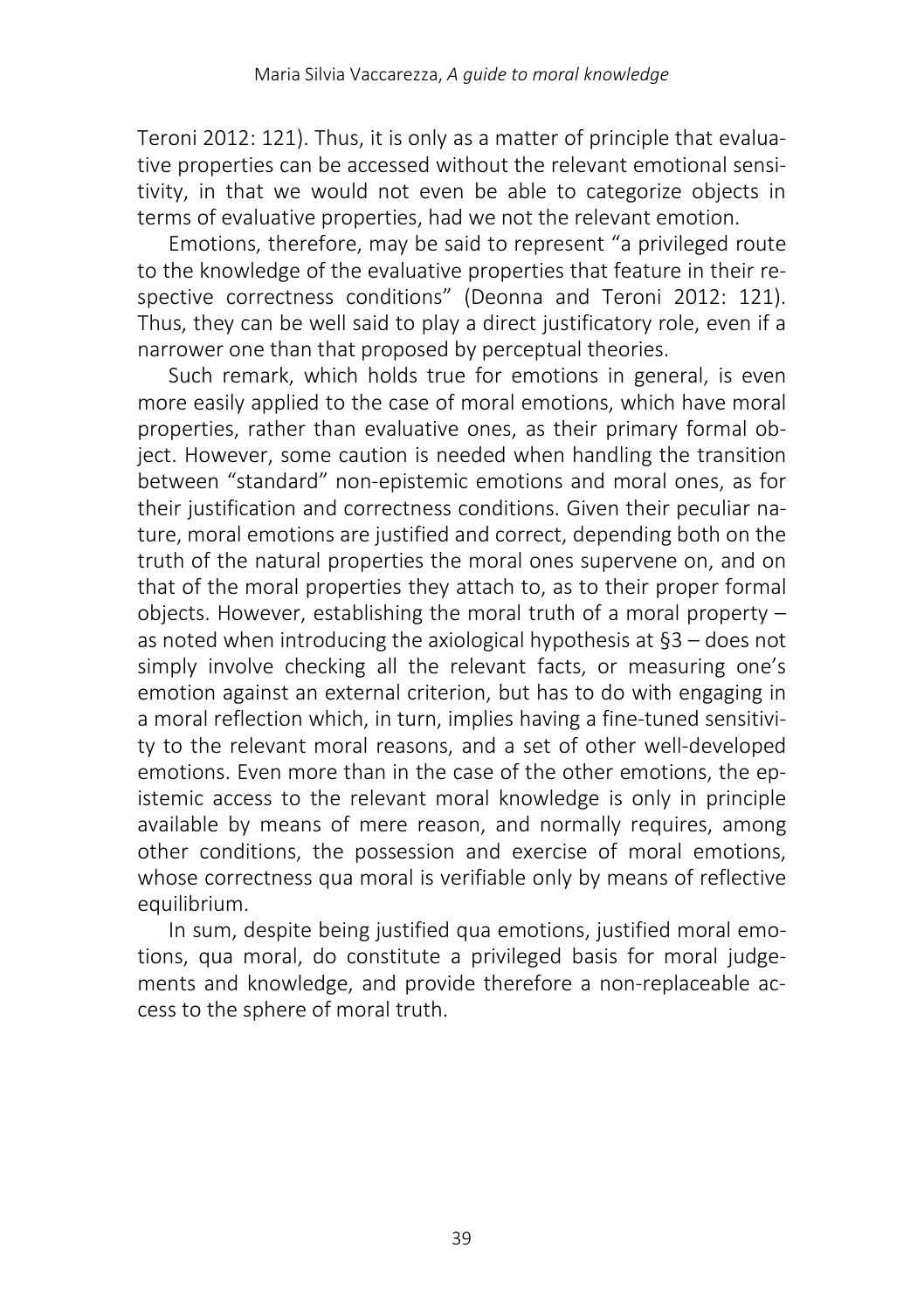# 4.3. *Epistemic consequences of non-epistemic emotions: the motivational role*

Not only, as we have just seen, do justified moral emotions play a direct justificatory role; in this section, I claim that they also have indirect epistemic consequences, in that they play the non-normative motivational role of generating epistemic emotions as an effect (see Morton 2010: 12).

Indeed, moral emotions broadly conceived – even non-justified ones – can (and very often do) provide our inquiry with motives, or instigate it, and influence its conduct. Also, they may help the revision of our beliefs, or of our doxastic attitudes. Mainly, they can generate interest, a fundamental epistemic emotion, as an effect. Obviously enough, this role is not peculiar of moral emotions, but is shared by other non-epistemic emotions. Just think about how fear motivates one to know more about the features of the situation one is afraid of. My fear of snakes, e.g., provides me with a very strong motivation to be interested in their habitat, hibernation, etc. Due to my fear, I appear to be much more learned on what concerns snakes than any other non-phobic person I know. However, there seem to be other peculiar sub-roles moral emotions can play in addition.

Indeed, moral emotions (or at least some of them) can generate (i) an interest, shared with other non-moral emotions, in knowing the non-moral facts of the situation. Also, they can foster (ii) an interest in knowing why the relevant moral properties supervene on such non-moral facts. Finally, they can further (iii) an interest in knowing more about the moral properties which are their cognitive bases.

Just think about a moral emotion such as, say, compassion for immigrants, which is not only elicited by their suffering, but also by the awareness that they are victims of injustice. It turns out that it may foster my interest in the facts that make the condition of those I pity miserable (their personal history, the political and economic condition of their country of origin, etc.), so as to do what I can to help fix their situation; also, it may make me want to understand why their case is to be pitied, so that I can have reasons to offer to those who keep indifferent to the compassionate deeds of engaged social workers, or (more often) to supporters of political parties which oppose inclusive immigration policies. Finally, it can motivate me undertaking a reflective journey towards a more detailed picture of my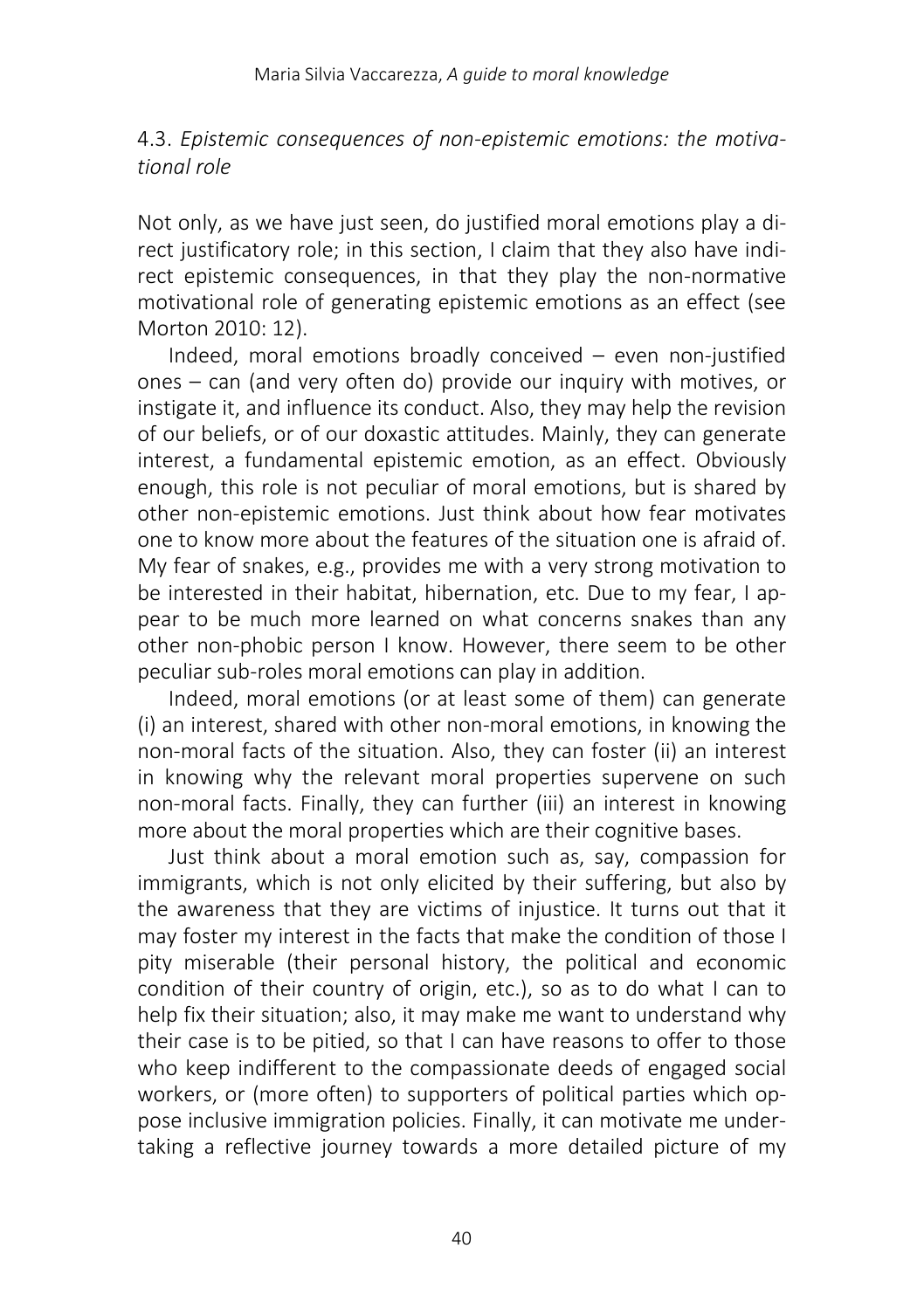moral landscape, so to understand more about compassion, broadly conceived, and its link with justice or with other central moral and/or political values. This interest, in turn, may generate other epistemic emotions, such as curiosity and surprise for what I discover, and, once obtained the information needed, a feeling of certainty, or, on the other hand, doubt. Therefore, a wide range of epistemic emotions can be generated by a single non-epistemic moral emotion.

The same can be shown for other moral emotions, such as, e.g., elevation. Elevation, as noted earlier, can be seen as the exact opposite of disgust, in that it is elicited by moral beauty. Experiencing elevation "seems to create a more generalized desire to become a better person oneself, and to follow the example of the moral exemplar" (Haidt 2003). It starts an opening process, since it "opens people up to new possibilities for action and thought, making them more receptive" (Haidt 2003). Besides motivating prosocial behaviour, elevation seems therefore to represent a deeply knowledge-related moral emotion. Not only does it reveal the moral value embodied by the exemplars who elicit it; it also fosters emotional dispositions such as curiosity, interest, and openness.

Also, being awe's moral counterpart, it has surprise as one of its constitutive traits. Feeling elevated by, say, Oskar Schindler's deeds, makes me want to know more about the relevant facts (the condition of Polish Jews during the Nazi occupation). Also, it provides me with an increased interest in the values involved, as well as in their violation, and in the ways of preventing such violations in the future. Such deepening process may involve the activation of other epistemic and moral emotions: anger, contempt, or disgust for the awful facts I come across; compassion for the victims of such injustices; elevation for other people whose courageous deeds helped save lives; and, such as in the previous compassion example, curiosity or surprise, certainty or doubt, and an increased knowledge of my own set of values and beliefs.

# 5. *Conclusion*

The examples provided highlighted the importance of both moral and (properly) epistemic emotions for belief revision, opening, selfknowledge and self-awareness, as well as for moral motivation and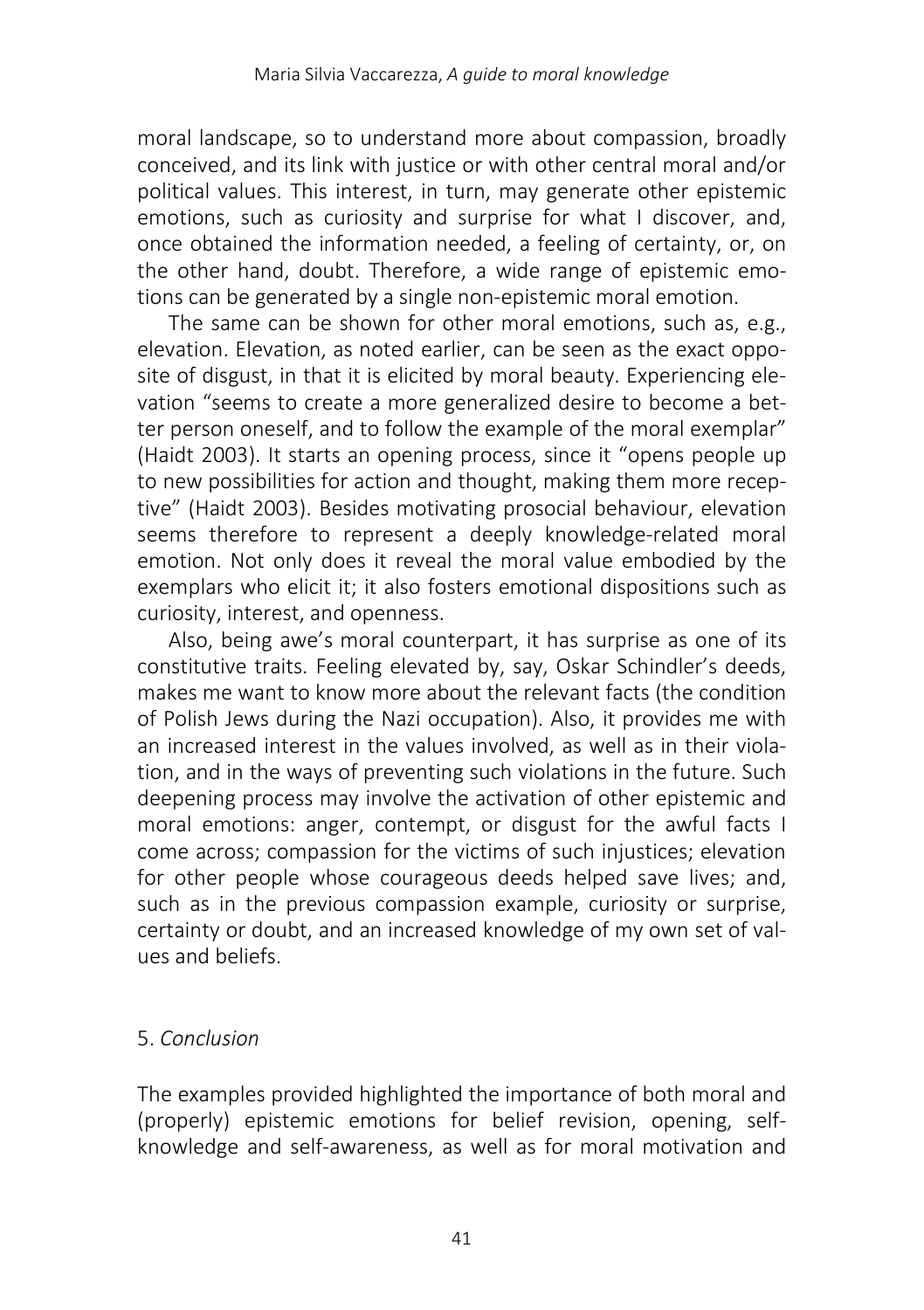action. Therefore, the conclusion of this paper is twofold. From a theoretical standpoint, I think the arguments provided showed with enough clarity that moral emotions can be counted as epistemically relevant, in that they meet the standards, and play the two main roles, ascribed to epistemic emotions. Secondly, at a practical level, as the analysis of the motivational role has suggested, developing (at least some families of<sup>8</sup>) moral emotions proves to be both an extremely powerful way of triggering interest in publicly relevant issues, and a unique way of fostering self-reflection, moral motivation, and pro-social behaviour.

# Bibliography

l

Antonaccio, M., *Picturing the soul. Moral psychology and the recovery of the emotions*, "Ethical Theory and Moral Practice", n. 4 (2001), pp. 127-41.

Batson, C.D., Shaw, L.L., *Evidence for altruism. Toward a pluralism of prosocial motives*, "Psychological Inquiry", n. 2 (1991), pp. 107-22.

Batson, O'Quinn, Fulty, Vanderplass, Isen, *Influence of self-reported distress and empathy on egoistic versus altruistic motivation to help*, "Journal of Personality and Social Psychology", n. 45 (1983), pp. 706-18.

Cova, F., Deonna, J., Sander, D., *Introduction. Moral Emotions*, "Topoi", n. 34 (2015), pp. 397-400.

Damasio, A., *The feeling of what happens. Body and emotion in the making of consciousness*, New York, Hartcourt Brace, 2000.

De Sousa, R., *Moral emotions*, "Ethical Theory and Moral Practice", n. 4 (2001), pp. 109-26.

Deonna, J., *Emotion, perception, and perspective*, "Dialectica", n. 60, 1 (2006), pp. 29-46.

Deonna, J., Teroni, F., *The emotions. A philosophical introduction*, London, Routledge, 2012.

Ekman, P., *Antecedent events and emotion metaphors*, in P. Ekman, R.J. Davidson (eds.), *The nature of emotion. Fundamental questions*, New York, Oxford University Press, 1994, pp. 146-9.

Goldie, P., *The emotions. A philosophical exploration*, Oxford, Oxford University Press, 2000.

<span id="page-15-0"></span><sup>8</sup> Assessing and explaining for which families or which particular emotions this claim holds true would require a different paper. For the purposes of the present one, it seems enough to prove that at least some moral emotions can play this important motivational role.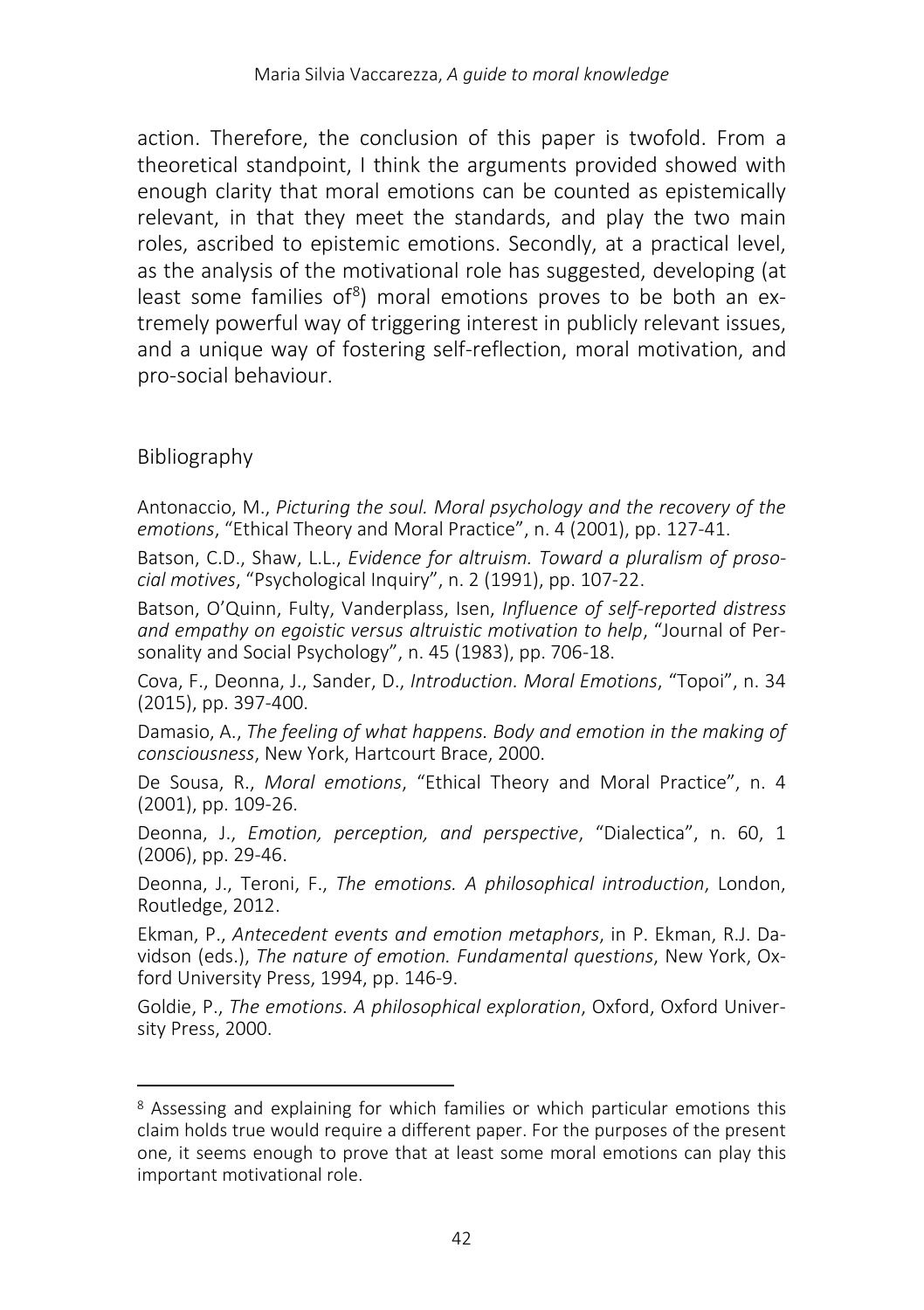Haidt, J., Hersh, M., *Sexual morality. The cultures and emotions of conservatives and liberals*, "Journal of Applied Social Psychology", n. 31, 1 (2001), pp. 191-21.

Haidt, J., *The moral emotions*, in R.J. Davidson, K.R. Scherer, H.H. Goldsmith (eds.), *Handbook of affective sciences*, Oxford, Oxford University Press, 2003, pp. 852-70.

Haidt, J., Rozin, P., McCauley, C.R., Imada, S., *Body, psyche, and culture. The relationship between disgust and morality*, "Psychology and Developing Societies", n. 9 (1997), pp. 107-31.

Izard, C., *The face of emotion*, New York, Appleton-Century-Crofts, 1977.

Kauppinen, A., *A Humean theory of moral intuition*, "Canadian Journal of Philosophy", n. 32 (2013), pp. 3-27.

Keltner, D., Buswell, N., *Embarrassment. Its distinct form and appeasement functions*, "Psychological Bulletin", n. 122 (1996), pp. 250-70.

Kristjánsson, K., *Emotions targeting moral exemplarity. Making sense of the logical geography of admiration, emulation and elevation*, unpublished manuscript.

MacCoun R., *Toward a psychology of harm reduction*, "American Psychologist", n. 53 (1998), pp. 1199-208.

Malti, T., Latzko, B., *Moral emotions*, in V. Ramachandran (ed.) *Encyclopedia of human behavior*, Elsevier, Maryland Heights, 2012, pp. 644-9.

Malti, T., Dys, S.P., *A developmental perspective on moral emotions*, "Topoi", n. 34 (2015), pp. 453-9.

Meylan, A., *Epistemic emotions: a natural kind?*, "Philosophical Inquiries", n. 2, 1 (2014), pp. 173-90.

Morton, A., *Epistemic emotions*, in P. Goldie (ed.), *The Oxford handbook of philosophy of emotion*, Oxford, Oxford University Press, 2010, pp. 385-99.

Prinz, J., *Gut reactions. A perceptual theory of emotions*, New York, Oxford University Press, 2004.

Rozin, P., Haidt, J., McCauley, C.R., *Disgust*, in M. Lewis, J. Haviland (eds.), *Handbook of emotions*, New York, Guilford Press, 1993, pp. 575-94.

Tangney, J.P., Miller, R., Flicker, L., Barlow, D.H., *Are shame, guilt and embarrassment distinct emotions?*, "Journal of Personality and Social Psychology", n. 70 (1996), pp. 1256-69.

Tappolet, C., *Emotions et valeurs*, Paris, Presses Universitaires de France, 2000.

Tappolet, C., *Emotions, values, andagency*, Oxford, Oxford University Press, 2016.

Tracy, J.L., Robins, R.W., Tangney, J.P. (eds.), *The self-conscious emotions. Theory and research*, New York, The Guilford Press, 2007.